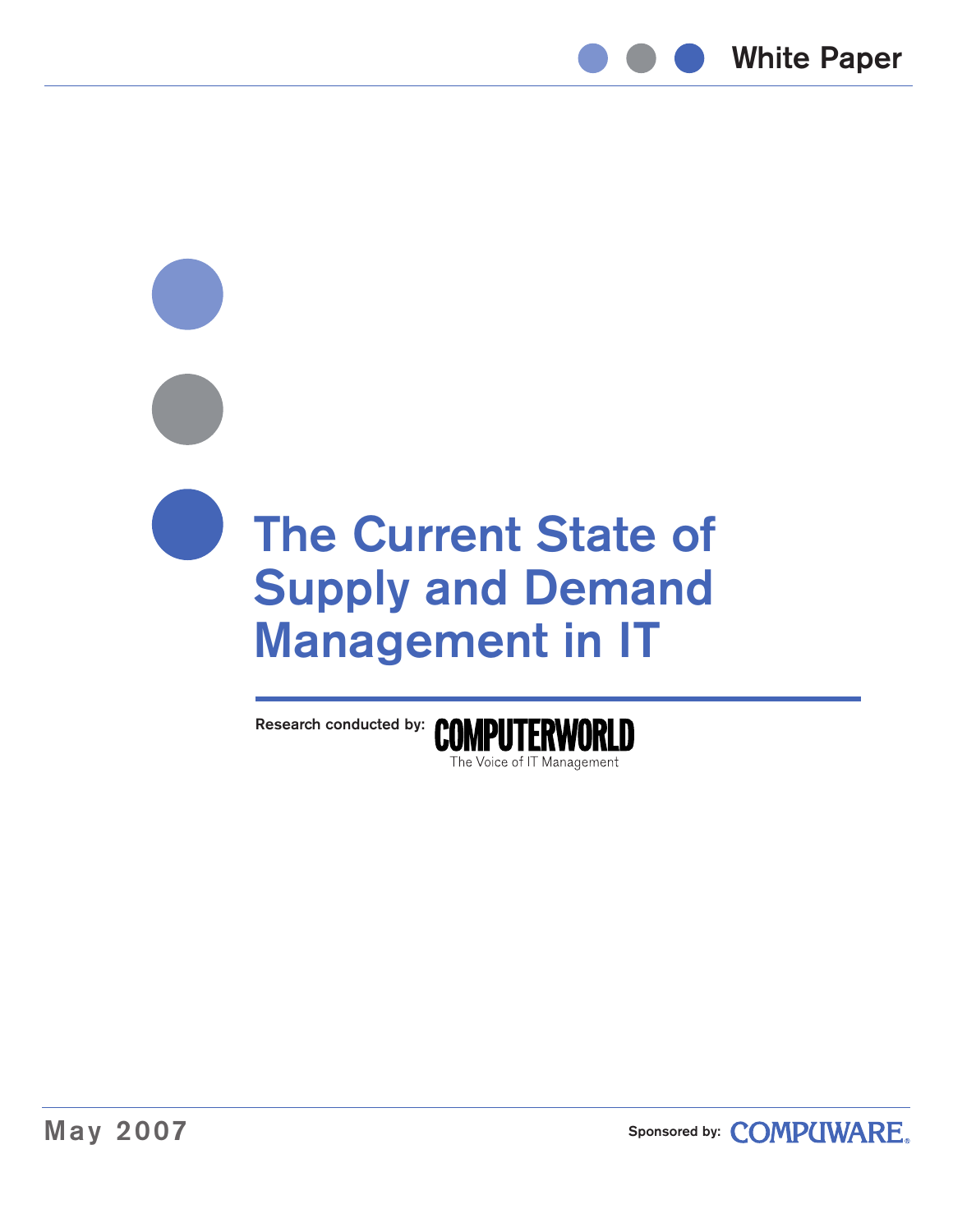# **Contents**

| Importance of factors in maximizing the value IT delivers to the business  6 |
|------------------------------------------------------------------------------|
|                                                                              |
| Level of investment to manage business-driven demand with IT supply 8        |
| Current state of managing supply and demand within IT organizations 9        |
|                                                                              |
|                                                                              |
| Managing demand on IT effectively and communicating                          |
|                                                                              |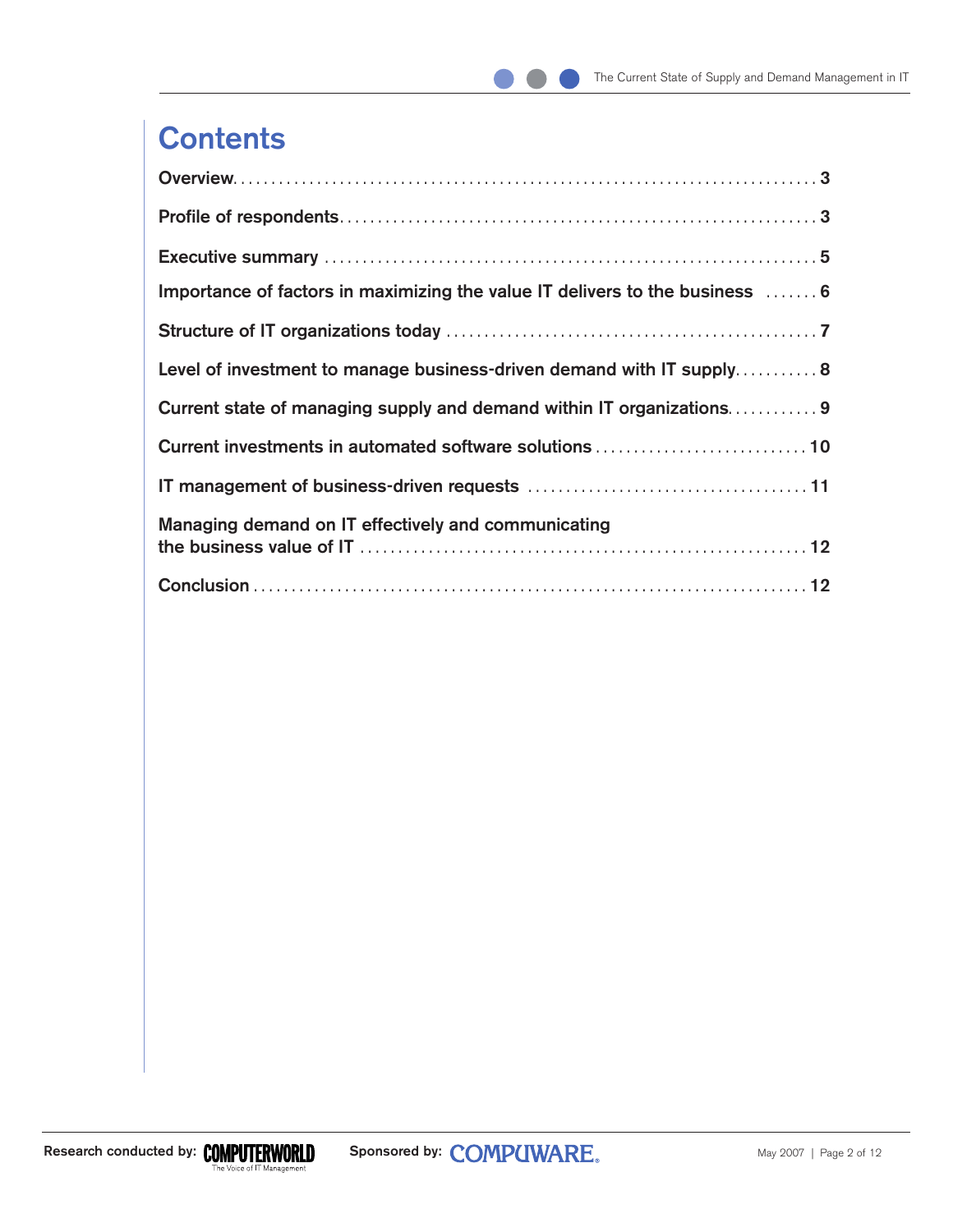## <span id="page-2-0"></span>**The Current State of Supply and Demand Management in IT**

### **Overview**

In April 2007, Computerworld invited IT leaders at large companies to participate in a survey on IT Supply and Demand. The survey was fielded via targeted broadcasts to Computerworld customers, as well as through an invitation on Computerworld.com. The goal of the survey was to better understand the organizational priorities of IT leaders today. The survey was commissioned by Compuware, but data was gathered and tabulated independently by Computerworld Research. The following report represents top-line results of that survey and is meant to serve as a brief benchmarking tool for IT leaders seeking information about how their peers are addressing supply and demand within their IT organizations.

## **Profile of respondents**

#### **Total Respondents: 116**

All 116 IT respondents were qualified through a series of screening questions and carry a title of IS/IT/technology director level or above at organizations with 1,000 or more employees. The chart below is a breakdown of the percentages of IT respondents by job title. This chart is followed in coming pages by breakdowns of the IT respondents based on company size and location.



#### **What is your role within the IT organization?**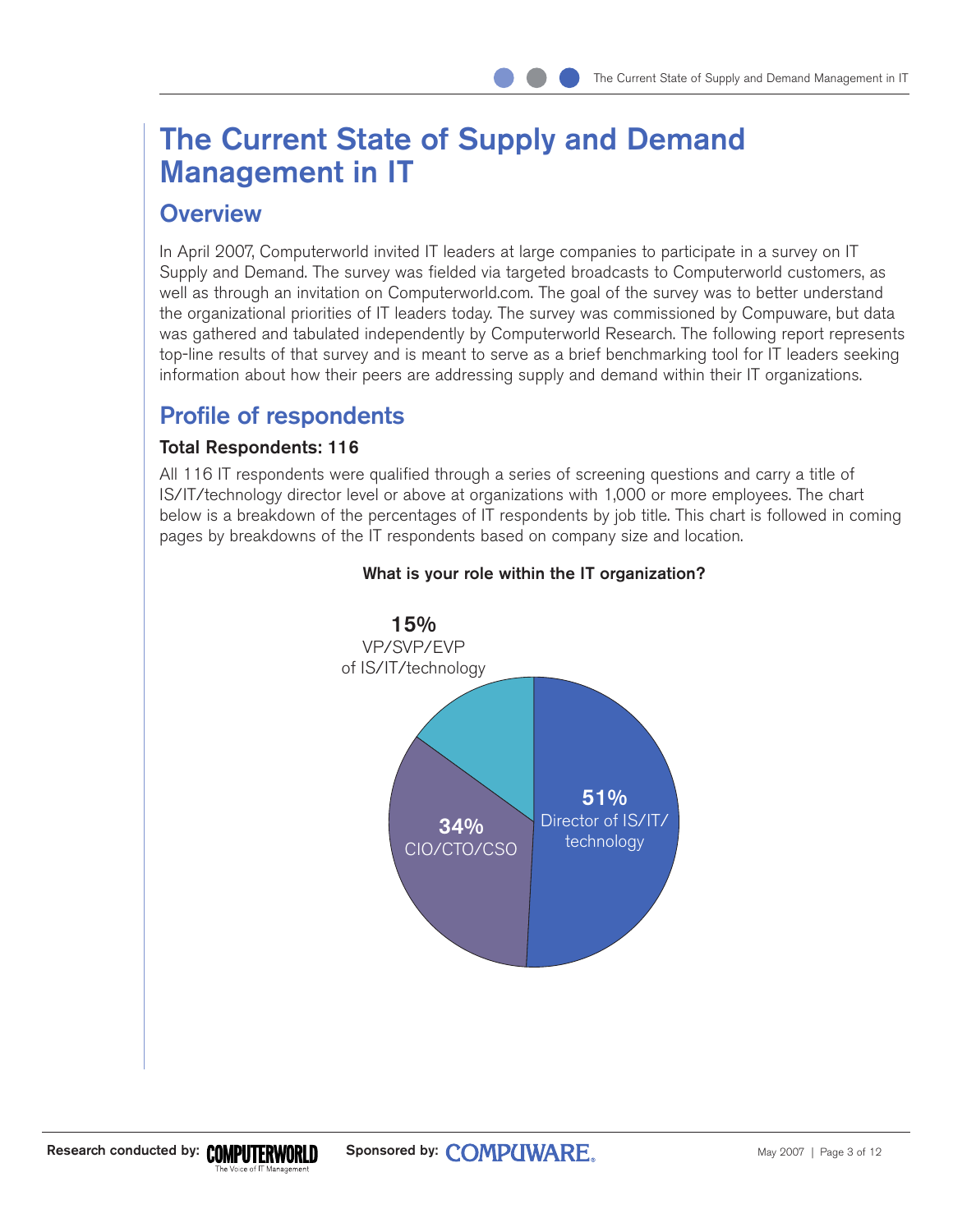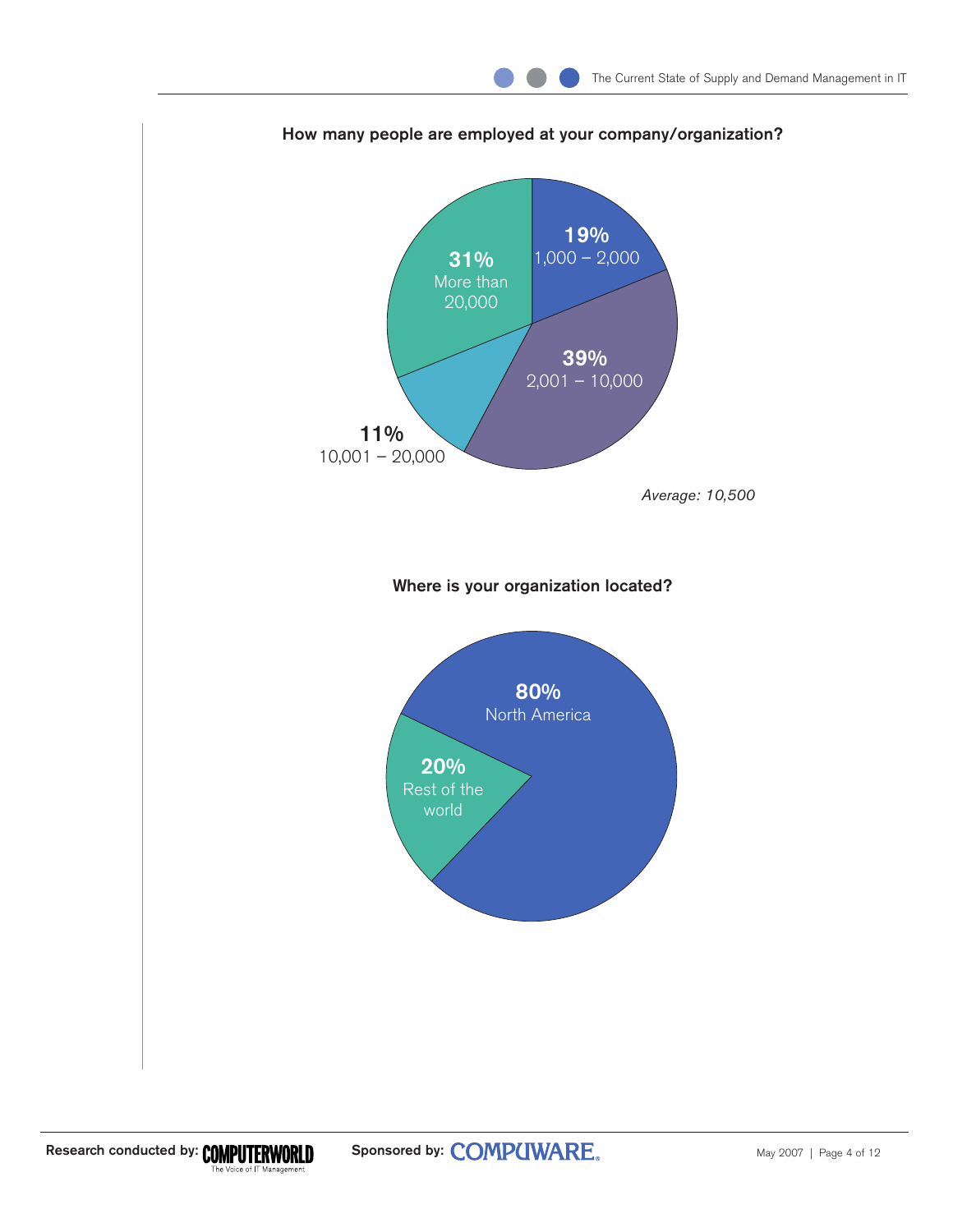## <span id="page-4-0"></span>**Executive summary**

This survey was conducted to better understand the priorities of IT leaders today as they relate to managing IT supply and demand within their organizations. Several interesting conclusions emerge from the feedback provided by respondents. First is the importance of balancing both supply and demand to maximize the value IT delivers to the business. More than eight out of 10 respondents rate both the supply and demand areas as critical or important to their success. In the demand management area, prioritizing new IT investments to align with business objectives (95%) and agreeing with business counterparts on decision-making criteria to evaluate demand (90%) were rated as critical or important. For managing the supply side of IT, respondents rated delivering IT services consistently (92%) and obtaining visibility and control into projects (87%) as high priorities as well.

While a large percentage of respondents rate both the supply and demand goals as critical or important, IT organizations are managing their groups in different ways. Organizations are fairly evenly split between focusing on managing supply (37%) vs. managing demand (35%), and only 28% are balancing both supply and demand within their IT organizations. Based on respondents' strong importance ratings on both the supply and demand sides, this balanced approach could be an upcoming area of focus for IT organizations.

Another issue exposed by this survey is the fact that a number of IT organizations are not working with their business counterparts. When asked what level of investment their organization has made to improve the efficiency of IT services and to manage the demand in IT, more than four out of ten respondents report that they have established processes internally within IT, but not collaboratively with business counterparts, or that they use informal internal processes or are looking to establish process improvement.

Organizations also appear to be managing supply and demand using an ad hoc approach, with more than half of respondents (55%) indicating that they are utilizing multiple software solutions to manage both IT service delivery and business demand collectively, as opposed to using more efficient approaches such as project portfolio management (PPM) solutions (19%) or ideally an integrated software solution (16%). Also, the majority of organizations are managing requests as they are generated, which makes it difficult for them to ensure alignment with business objectives.

Lastly, we do not see high levels of confidence in the current state within the IT organization as it relates to supply and demand. In fact, only 28% of respondents report a high level of confidence in the area of agreement with business counterparts on decision-making criteria to evaluate demand, while two-thirds of respondents are just now developing or evaluating ways to obtain this goal. Similarly, on a scale of 1 to 4, with 1 being not at all effective and 4 being very effective, more than one-third of respondents rate their organization's effectiveness in managing demand on IT and communicating the business value of IT as not at all effective (1 or 2). This is an issue that needs to be addressed as IT leaders and their organizations have to be confident in the areas of supply and demand to prove the value they deliver to their business counterparts.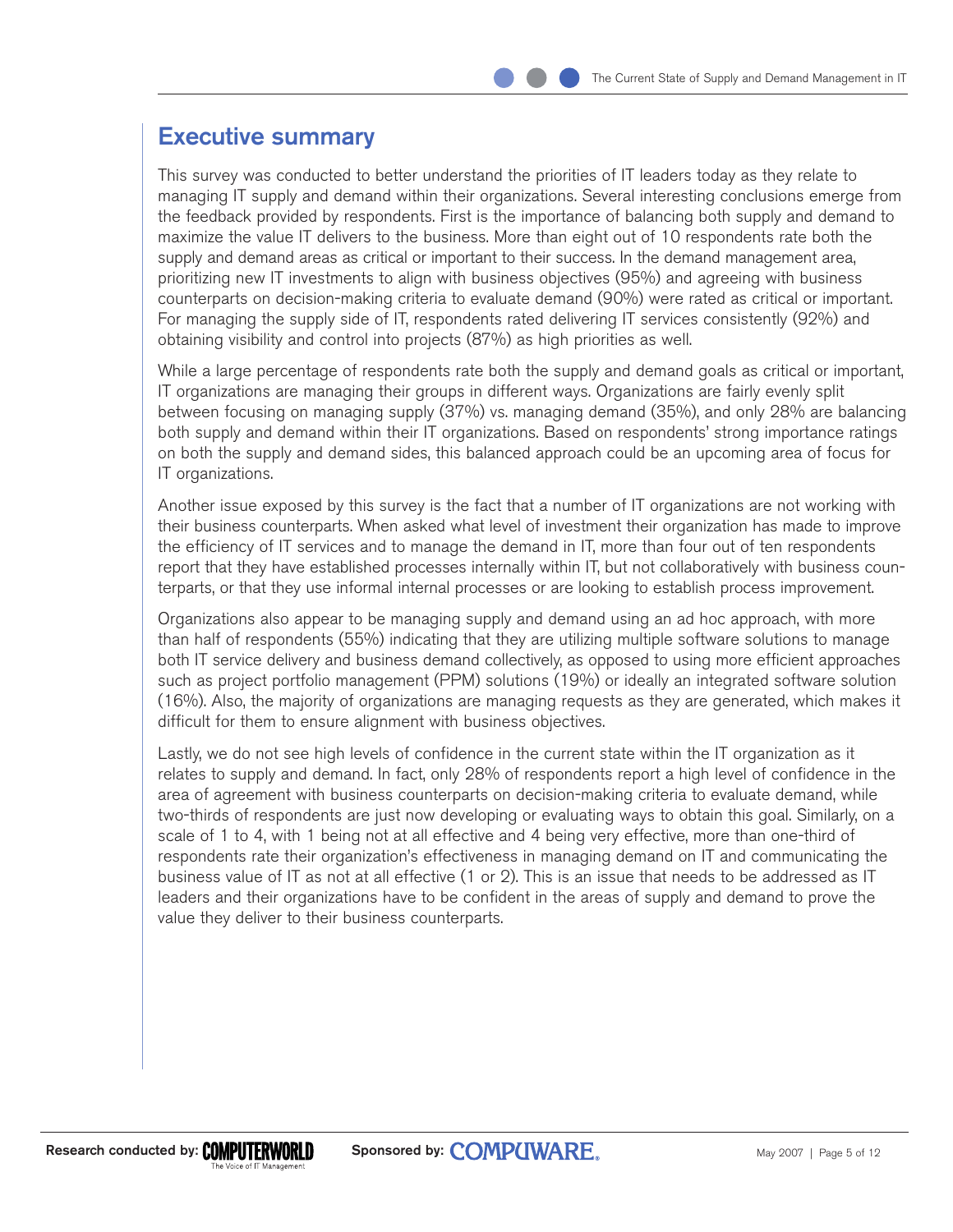## <span id="page-5-0"></span>**Importance of factors in maximizing the value IT delivers to the business**

When asked to rate the importance of various factors in maximizing the value IT delivers to their business, virtually all respondents rate the prioritization of new IT investments to align with business objectives and the consistent delivery of IT services as critical or important to success. Additionally, roughly nine out of 10 respondents feel that agreeing with business counterparts on decision-making criteria to evaluate demand and obtaining visibility and control into projects are critical or important to success in maximizing the value IT delivers to their business.



# **How important are each of the following to maximize the value IT delivers to your business?**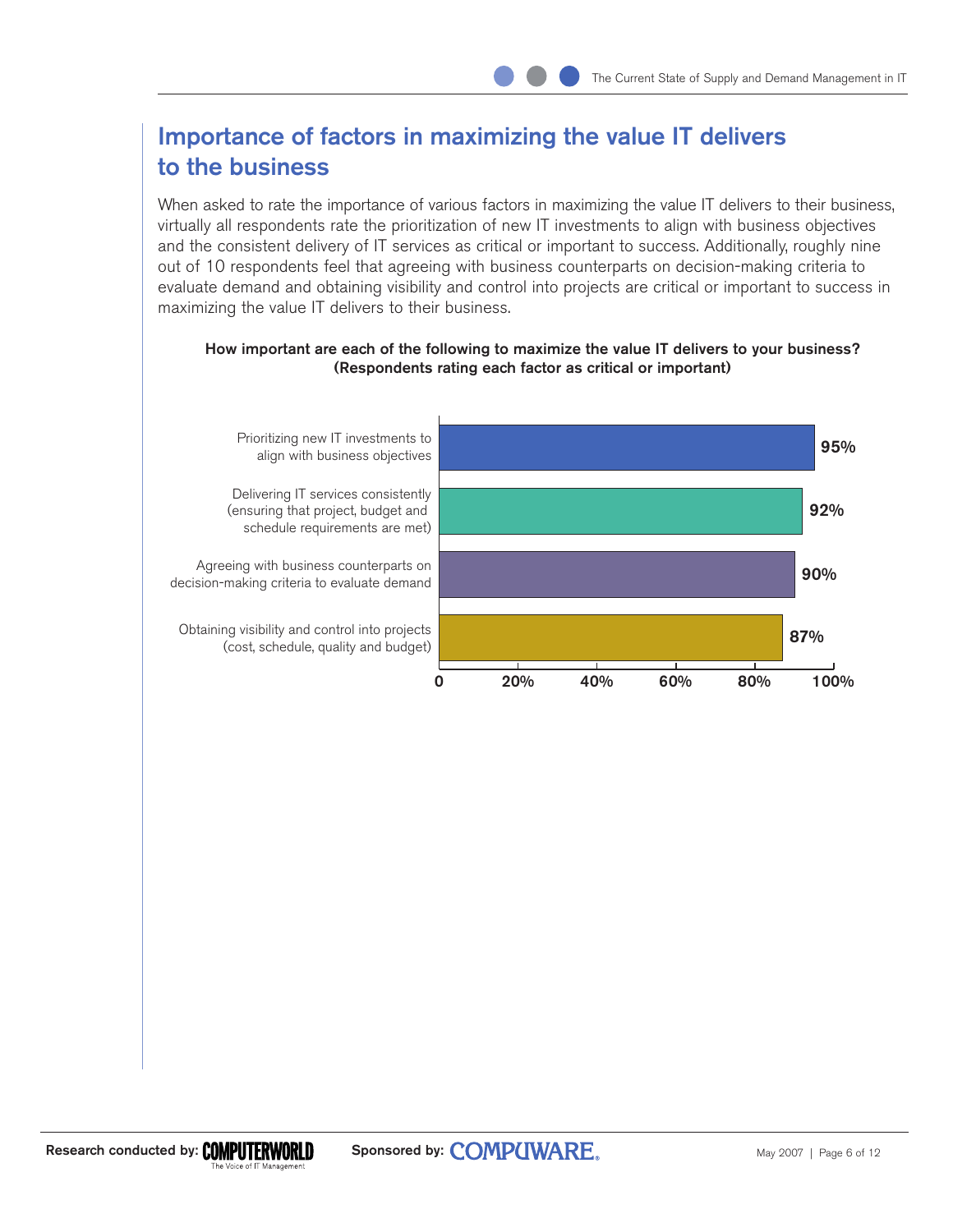## <span id="page-6-0"></span>**Structure of IT organizations today**

Only 28% of respondent organizations are focused on balancing both supply and demand by making informed decisions when rationalizing interests of the business, despite this being a critical/important priority as described in the question above. This provides an opportunity for organizations that focus on managing only supply (37%) or demand (35%) to work toward managing both through a balanced approach.

#### **Which one of the following best describes your IT organization today?**



Focused on efficiently managing the supply of resources to complete all of the work of  $IT$  – includes tracking, measurement and monitoring projects and applications to achieve the greatest result at the lowest cost

Strategically managing the demand generated by the business to ensure IT alignment while equally ensuring the efficiency of delivering products within specified requirements (cost, budget, schedule, etc.)

Focused on making informed decisions when rationalizing interests (risk/reward) of the business. Business cases are usually presented to ensure alignment between IT and business counterparts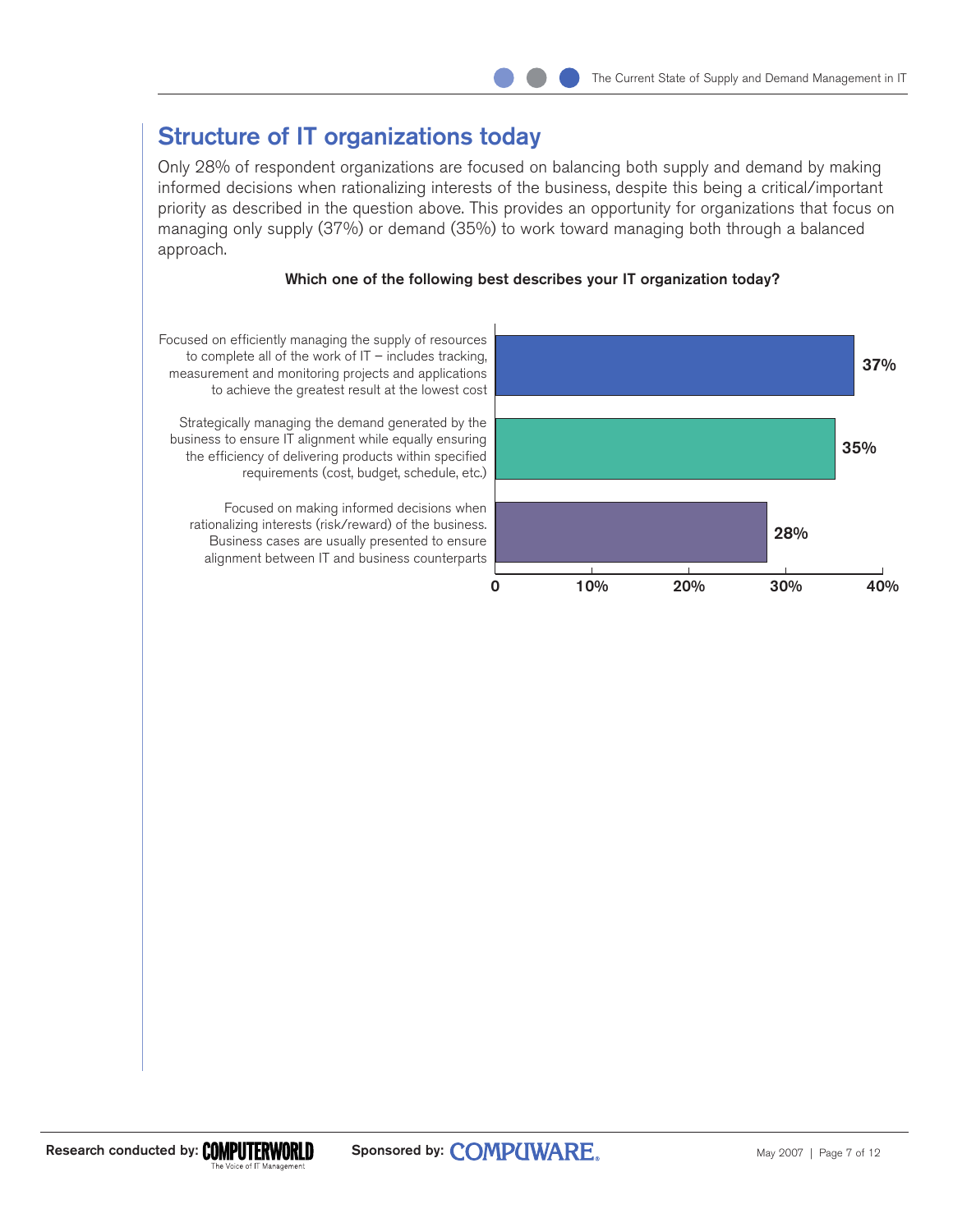## <span id="page-7-0"></span>**Level of investment to manage business-driven demand with IT supply**

While creating internal processes based on consistent criteria that are agreed upon by IT and business counterparts is the most common practice in both improving the efficiency of IT services (30%) and managing the demand in IT (40%), a number of respondents report that they are not working with the business. In fact, four out of 10 respondents indicate that they have established processes within IT, but not collaboratively with business counterparts, that they use informal internal processes or that they are looking to establish process improvement. While 90% stated in an earlier question that agreeing with business counterparts on decision-making criteria is critical or important to success, it appears that many organizations haven't taken the step toward making an investment in this area yet.

**What level of investment has your organization made to improve the efficiency of IT services? What level of investment has your organization made to manage the demand in IT?**

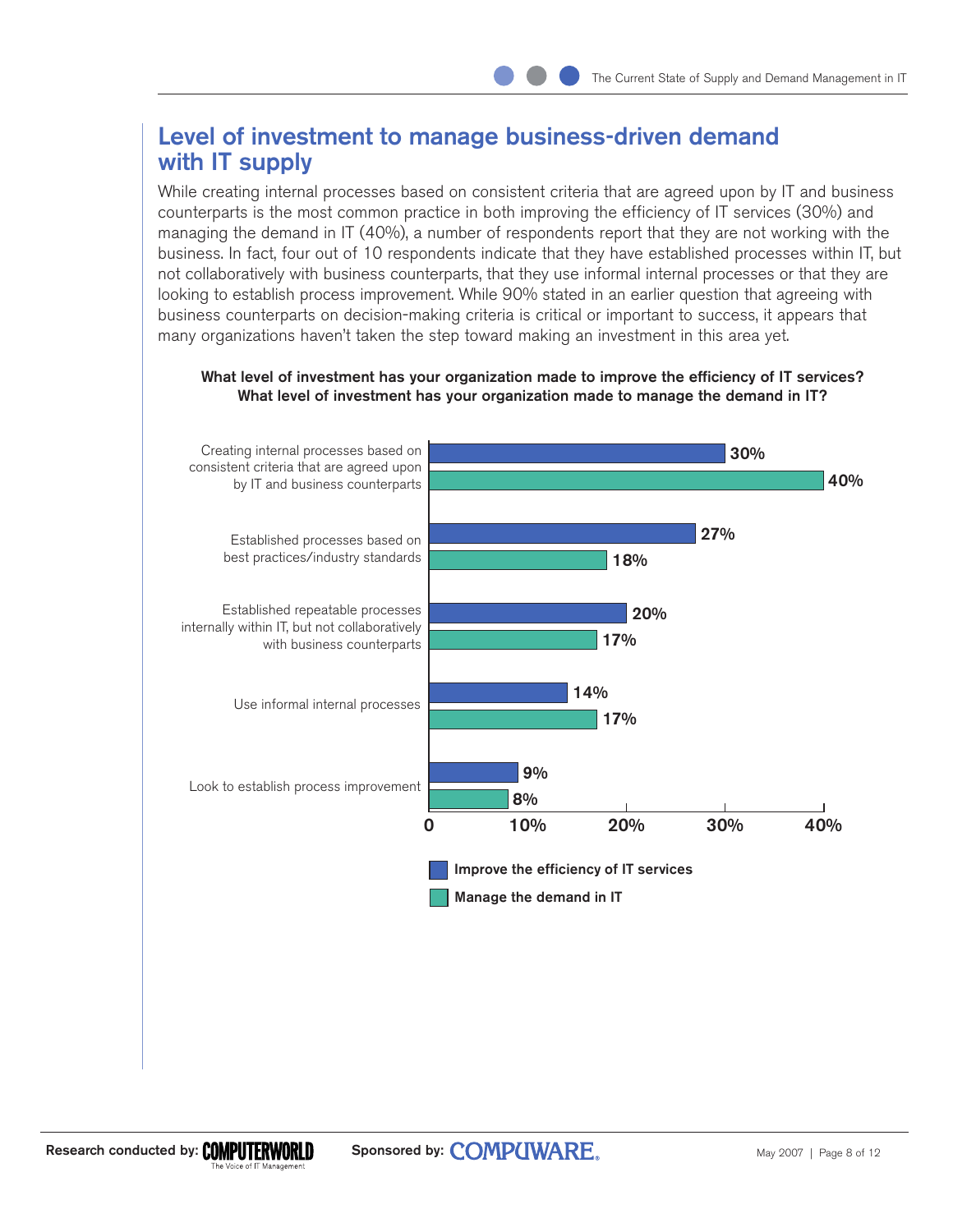## <span id="page-8-0"></span>**Current state of managing supply and demand within IT organizations**

We do not see high levels of confidence in the current state within the IT organization as it relates to supply and demand. In fact, only 28% of respondents report a high level of confidence in the area of agreement with business counterparts on decision-making criteria to evaluate demand. In the other areas measured, less than 50% indicate a high-level of confidence in the current state of their IT organizations as it relates to supply and demand. While many organizations are developing in these areas or evaluating ways to obtain this, they must do so quickly to ensure they're maximizing their IT investments.

#### **For each activity, which one of the following best describes the current state within your organization?**

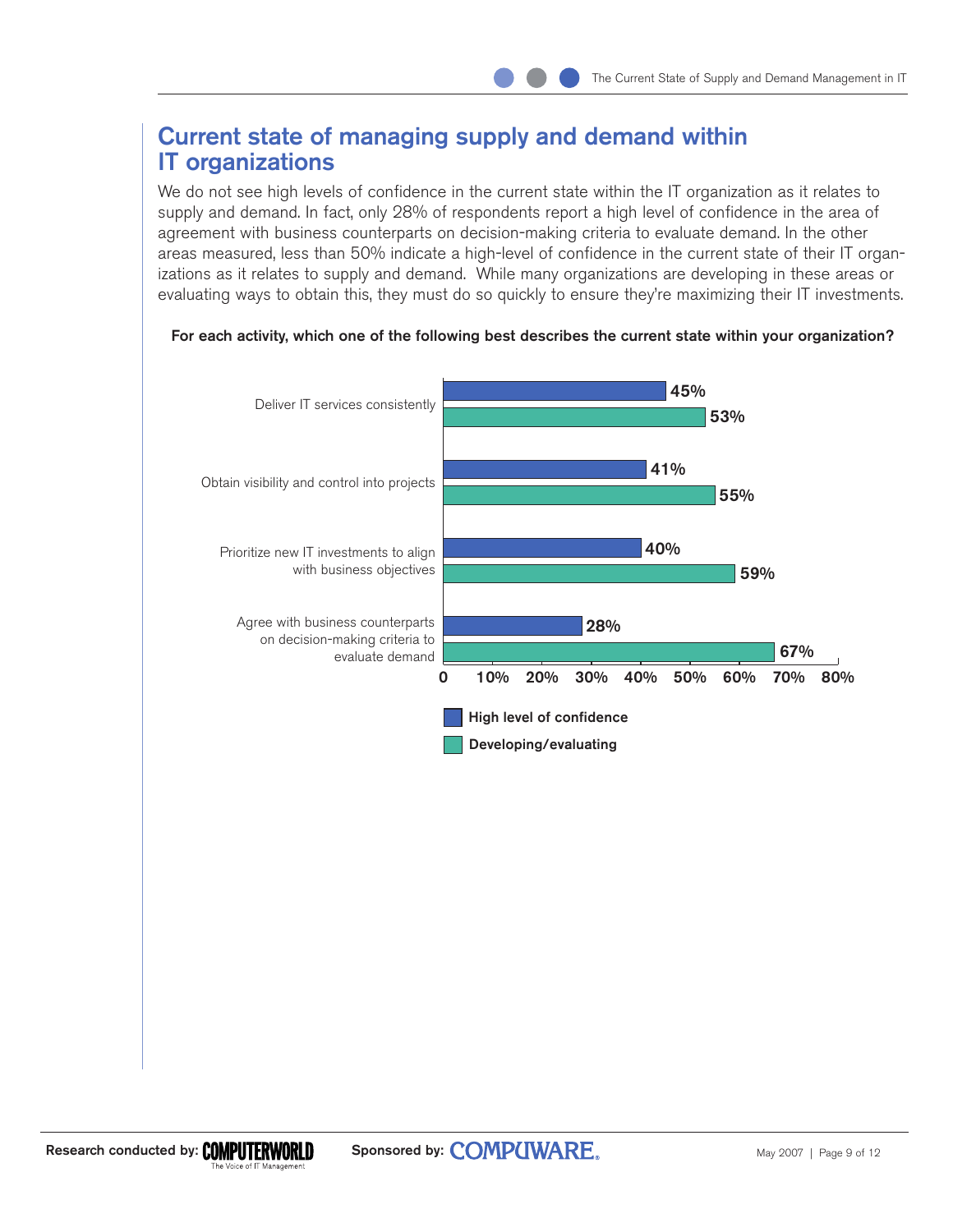## **Current investments in automated software solutions**

More than half of the respondents (55%) appear to be managing supply and demand using an ad hoc approach of utilizing multiple software solutions such as Microsoft Project, Excel and business unit applications to manage both IT service delivery and business demand collectively. This could indicate why they're not confident in balancing supply and demand, as highlighted in the previous question. Some organizations (19%) are utilizing project portfolio management (PPM) solutions, while only 16% have integrated software solutions to date.

#### **Which of the following statements best describes your organization's current investment in automated software solutions to manage both IT service delivery and business demand collectively?**

<span id="page-9-0"></span>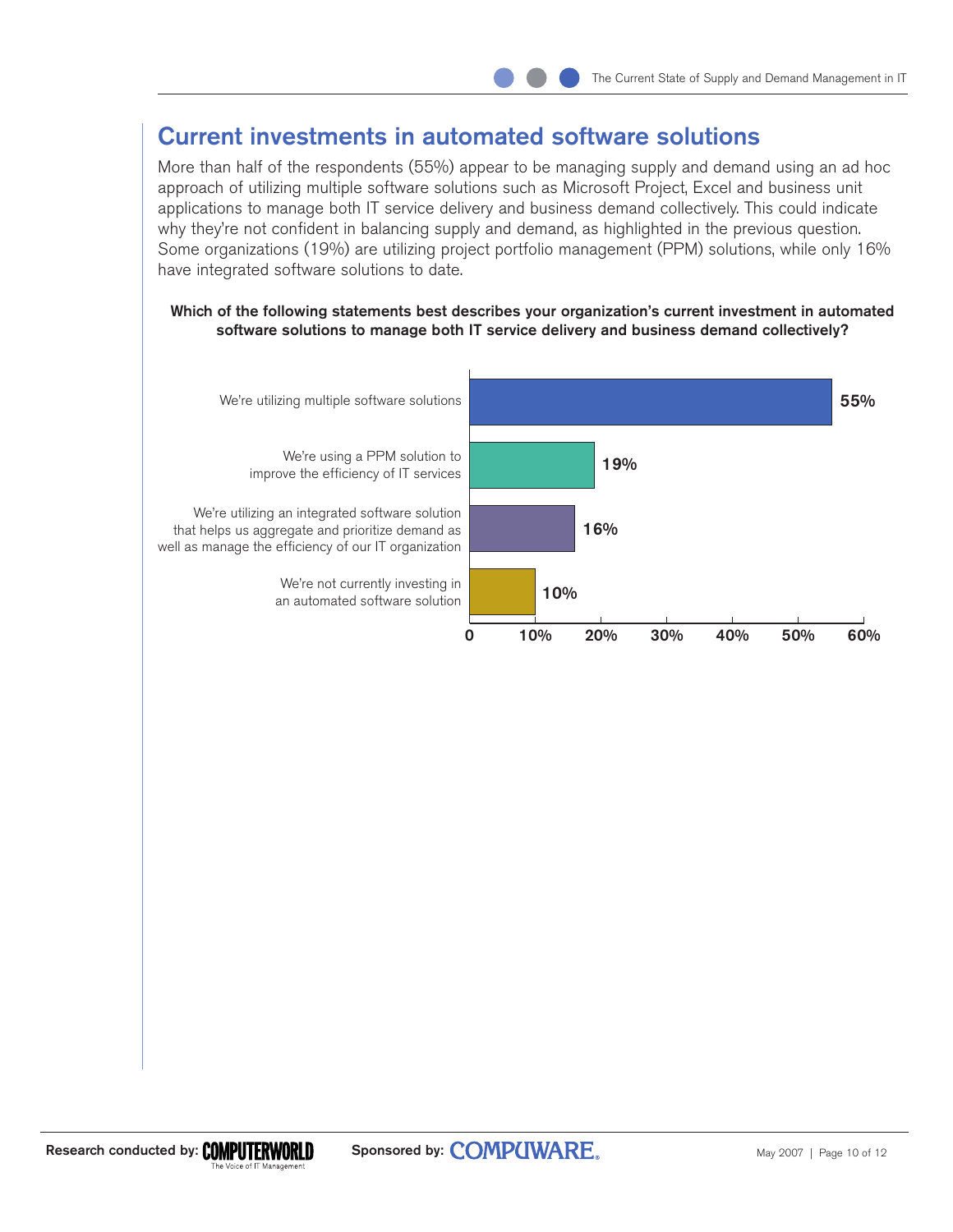## **IT management of business-driven requests**

The majority of organizations are managing requests as they are generated. With this approach, IT is unable to ensure that the requests they undertake have the most value to or impact on the business.

<span id="page-10-0"></span>

#### **How does your IT organization typically manage the unlimited requests from the business?**